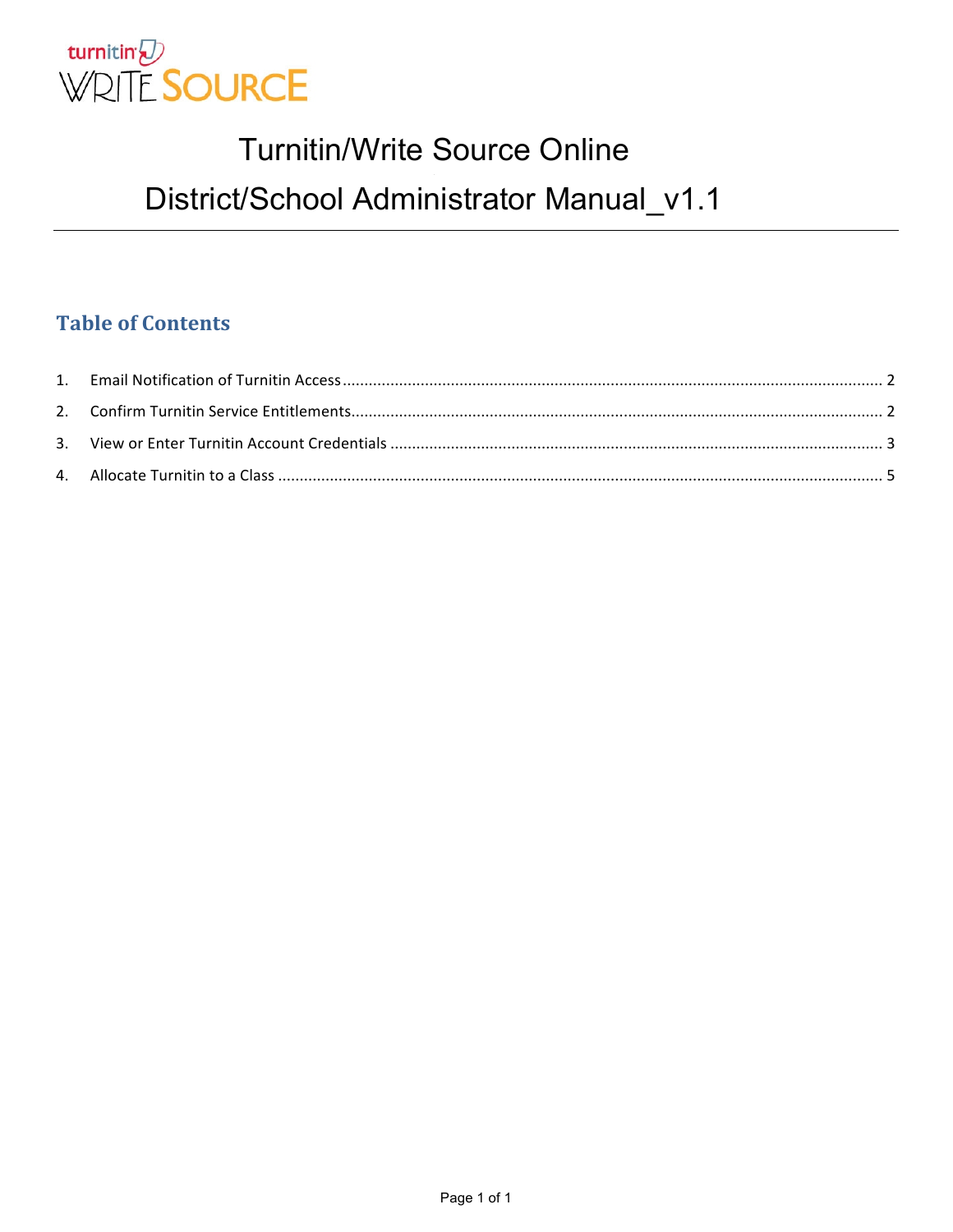

### Turnitin/Write Source Online

District/School Administrator Manual\_v1.1

#### **1. Email Notification of Turnitin Access**

- A. You will receive an order confirmation email from Write Source Online notifying you of entitlements to Turnitin.
- B. You can now allocate Turnitin to your classes, but you will need to set up your Turnitin account credentials before Turnitin is available for use.

| kerom: your_wrs_order@hmhpub.com [mailto:your_wrs_order@hmhpub.com]<br>Sent: Thursday, November 10, 2011 4:06 PM<br>To: Customer<br>Cc: Customer: WRS Order Notification<br>Subject: Order Confirmation                       |                                     |                                                                                                                                                                                              |                           |    |                                    |  |  |  |  |
|-------------------------------------------------------------------------------------------------------------------------------------------------------------------------------------------------------------------------------|-------------------------------------|----------------------------------------------------------------------------------------------------------------------------------------------------------------------------------------------|---------------------------|----|------------------------------------|--|--|--|--|
| Welcome to Write Source Online, a personalized learning environment for language arts, with customizable dashboards, profiles, and avatars.                                                                                   |                                     |                                                                                                                                                                                              |                           |    |                                    |  |  |  |  |
| robust learning design.                                                                                                                                                                                                       |                                     | Write Source Online is a highly engaging product to help students master key writing and grammar skills, using a highly visual, user-friendly interface and current technology, supported by |                           |    |                                    |  |  |  |  |
|                                                                                                                                                                                                                               | Summary for Order #001X3X67Y        |                                                                                                                                                                                              |                           |    |                                    |  |  |  |  |
|                                                                                                                                                                                                                               | Institution/Individual Information: |                                                                                                                                                                                              |                           |    |                                    |  |  |  |  |
| Organization,<br>Address.<br>City,<br>STATE.<br>Please review the order information below. For questions or concerns regarding products ordered, please call Houghton Mifflin Harcourt Customer Experience at 1-800-225-5425. |                                     |                                                                                                                                                                                              |                           |    |                                    |  |  |  |  |
| Line Item $ $ ISBN                                                                                                                                                                                                            |                                     | <b>Title</b>                                                                                                                                                                                 | <b>Product Types</b>      |    | <b>Quantity Access Expiry Date</b> |  |  |  |  |
| 20                                                                                                                                                                                                                            | 9780547597331                       | GS WRTSRC TRN IT IN SW OL TCHR RES 1Y (6-12)                                                                                                                                                 | Third Party Services      | 17 | 09-Nov-2012                        |  |  |  |  |
| 10                                                                                                                                                                                                                            | 9780547597430                       | GS WRTSRC TRN IT IN SW OL STU RES 1Y (6-12)                                                                                                                                                  | Third Party Services   14 |    | 09-Nov-2012                        |  |  |  |  |

To begin building your Write Source community, please click your unique passkey: https://ws.hmhpub.com/writesource/register/code/xxxxxxxxyyy-zzzz-qqqq-52b023268f45c

### **2. Confirm Turnitin Service Entitlements**

- A. Log into Write Source Online as an administrator
	- a. https://ws.hmhpub.com/writesource/login
- B. Click the Products tab from the Administrator Panel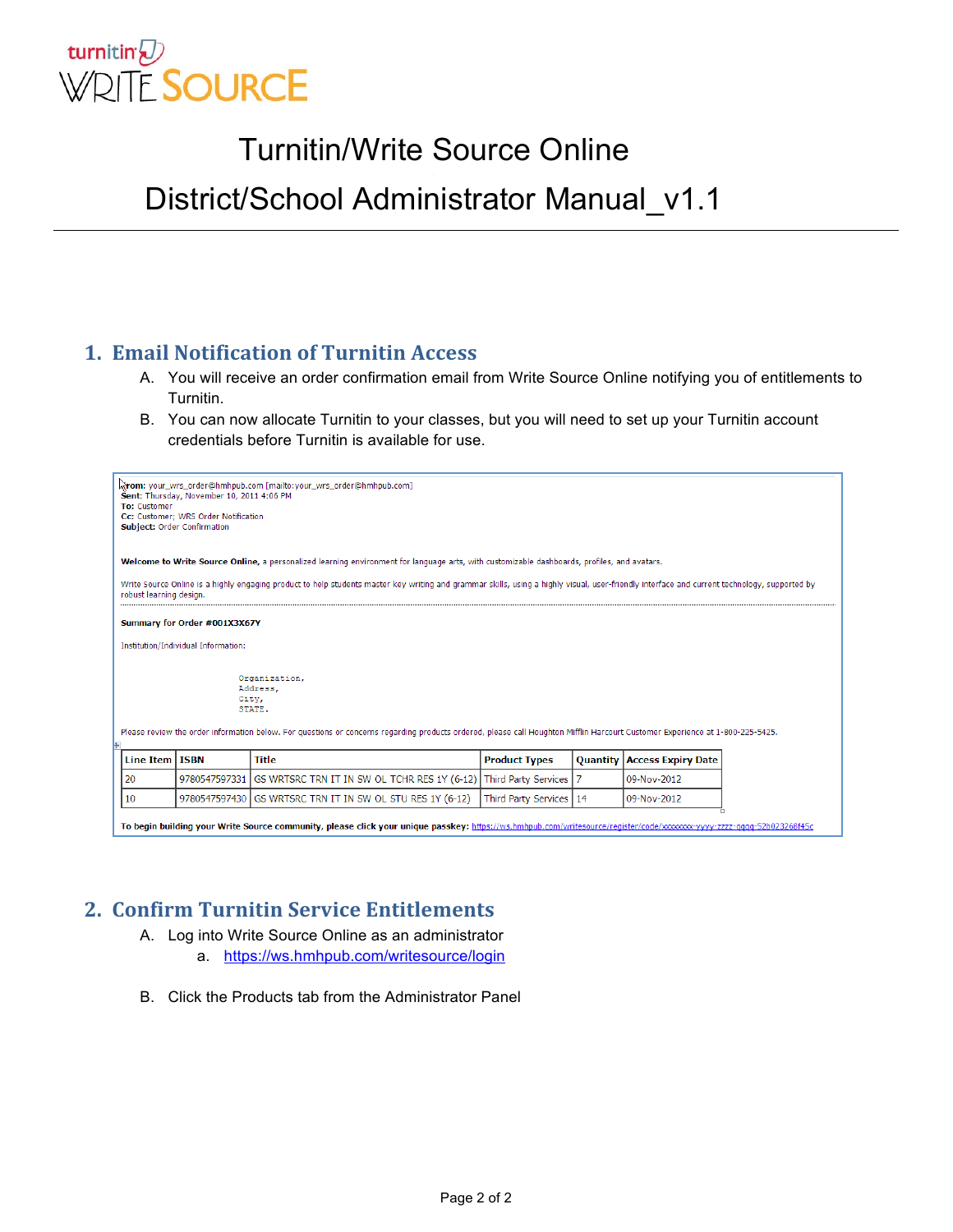

### Turnitin/Write Source Online District/School Administrator Manual\_v1.1



C. Click on Third Party Services in the Product Type dropdown list.

| 0 products are expiring<br>Products with less than<br>in the next 30 days<br>5% of licenses<br>remaining: 19 |                      |                 |       |                 | Need help? Need more?<br>Click here for Customer Care details                                   |                      |
|--------------------------------------------------------------------------------------------------------------|----------------------|-----------------|-------|-----------------|-------------------------------------------------------------------------------------------------|----------------------|
| Search for title<br>All Levels                                                                               | $\ddot{\phantom{1}}$ | Show all grades |       | $\ddotmark$     | Show all products<br>$\sim$<br>Show all products<br>Net-Text<br>Ebook<br>Interactive Whiteboard | $\checkmark$<br>page |
| Product<br>Name                                                                                              | Product<br>Type      | <b>TSBN</b>     | Grade | Level<br>മ      | GrammarSnap<br>Online Essay Scoring<br>File Cabinet                                             | Licenses             |
| Assessment<br>_____                                                                                          | Ebook                | 9780547429649   |       | <b>District</b> | Third Party Services<br><b>STARTING CONTRACT</b>                                                |                      |

D. The Products list will filter to display only Turnitin.

| arch for title              |                                | Show all grades |          | $\checkmark$    | Third Party Services | $\checkmark$                        |
|-----------------------------|--------------------------------|-----------------|----------|-----------------|----------------------|-------------------------------------|
| All Levels                  | $\checkmark$                   |                 |          |                 |                      | $\checkmark$<br>10 results per page |
| Product<br>Name             | Product<br>Type                | <b>ISBN</b>     | Grade    | Level<br>Θ      | <b>Expires In</b>    | <b>Remaining Licenses</b>           |
| Turnitin.com                | <b>Third Party</b><br>Services | 9780547597331   | $6 - 12$ | <b>District</b> | Nov 2012             | 4 of 4                              |
| Turnitin.com                | <b>Third Party</b><br>Services | 9780547597331   | $6 - 12$ | District        | Nov 2012             | 4.014                               |
| Turnitin.com                | <b>Third Party</b><br>Services | 9780547597430   | $6 - 12$ | <b>District</b> | Nov 2012             | 8 of 8                              |
| Turnitin.com                | <b>Third Party</b><br>Services | 9780547597430   | $6 - 12$ | <b>District</b> | Nov 2012             | 8 of 8                              |
| Showing 1 to 4 of 4 entries |                                |                 |          |                 |                      |                                     |

E. After you have allocated Turnitin to classes, you can view license usage details by clicking on Turnitin product titles from the products list.

#### **3. View or Enter Turnitin Account Credentials**

- A. If the user's organization purchased Write Source Online prior to Nov 21, 2011, the user should "View" the Turnitin account credentials. If the organization purchased Write Source Online after Nov 21, 2011, the user should "Enter" the Turnitin account credentials.
- B. Log into Write Source Online as an administrator.
	- a. https://ws.hmhpub.com/writesource/login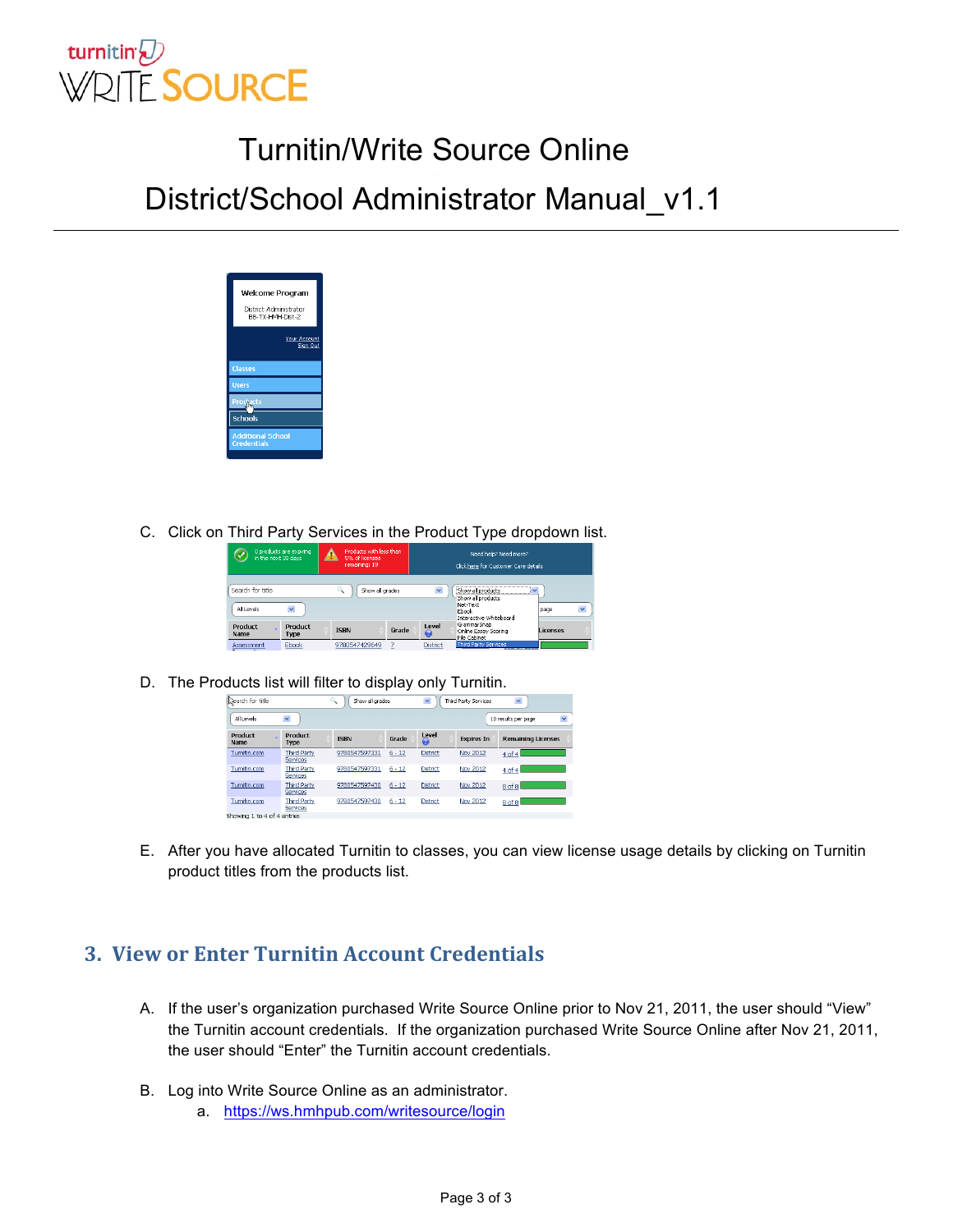

### Turnitin/Write Source Online District/School Administrator Manual\_v1.1

C. Click the Additional Credentials tab from the Administrator Panel.



D. Select a school from the dropdown list (District Administrators only).

| Welcome Program                            | <b>Account Credentials</b>                               |
|--------------------------------------------|----------------------------------------------------------|
| District Administrator<br>BB-TX-HMH-Dist-2 | Select a School<br>Select a School<br>TX-HMH-School-3-BB |
| Your Account<br>Sion Out                   |                                                          |

E. Click the plus sign next to Turnitin.

| <b>Additional Tools</b> |  |
|-------------------------|--|
| $\bigcirc$ Turnitin     |  |

F. To View: The Account ID and Shared Secret fields should be pre-populated for each school. To Enter: Enter the Account ID and Shared Secret in the fields.

| W<br><b>Additional Tools</b> |                   |
|------------------------------|-------------------|
| <b>O</b> Turnitin            |                   |
| Account ID                   | x12AccountID77    |
| Shared Secret                | 23eSharedSecret64 |

- G. Account IDs and Shared Secrets ensure that your schools are properly setup within Turnitin and are required to use Turnitin functionality. Organizations that are entitled to Turnitin services will not be able to use Turnitin via Net-Text until they have Account IDs and Shared Secrets.
- H. If you do not see Account IDs and Shared Secrets for your schools, please contact Turnitin for assistance.
	- Phone: 1.866.816.5046 Ext. 241 (For Administrators and Instructors only. Students should not be given the phone number)
	- eMail Address: tiisupport@turnitin.com
	- Support Form: https://www.turnitin.com/help/helpdesk.asp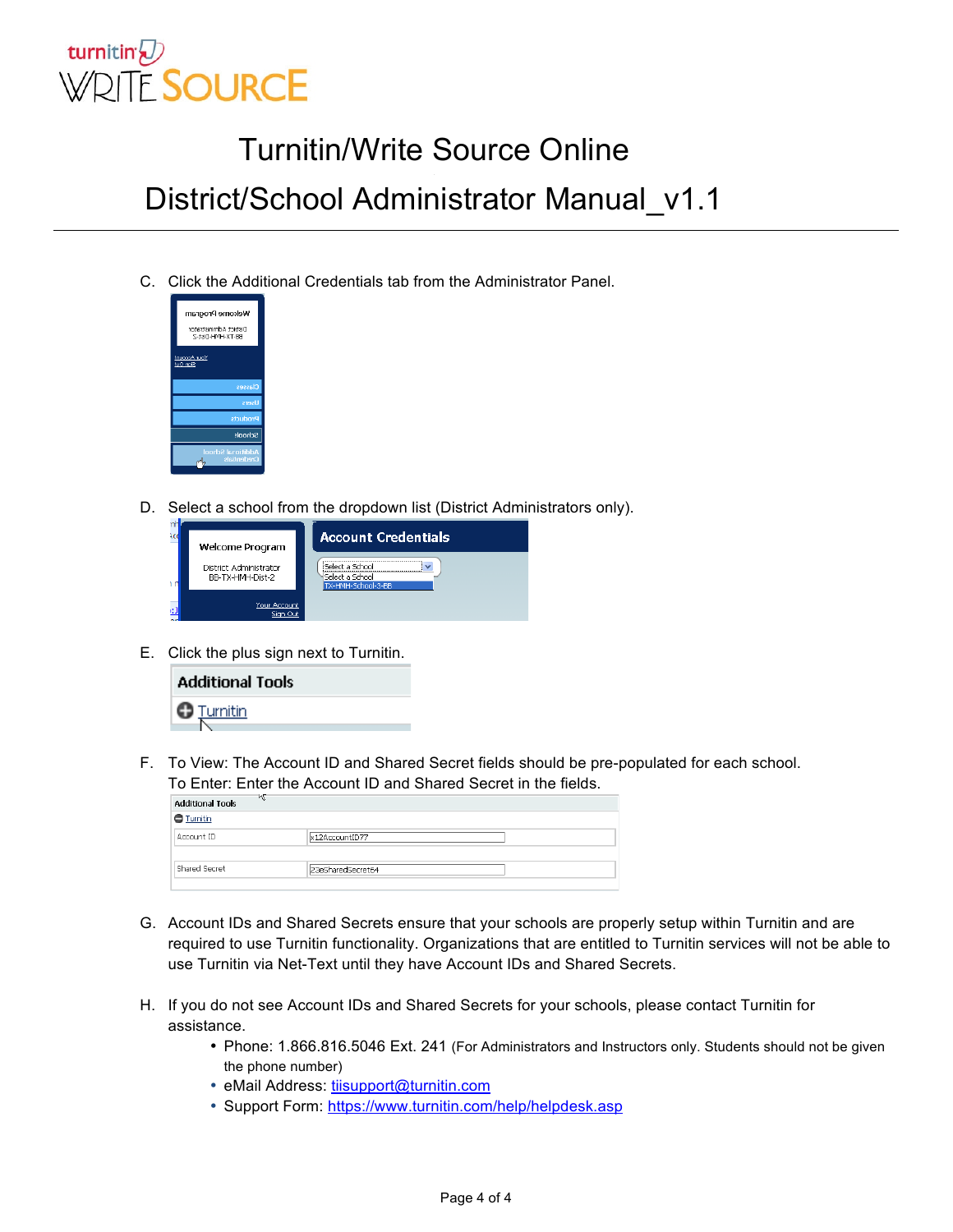

# Turnitin/Write Source Online

District/School Administrator Manual\_v1.1

#### **4. Allocate Turnitin to a Class**

- A. Log into Write Source Online as an administrator.
	- a. https://ws.hmhpub.com/writesource/login
- B. Click the Classes tab from the Administrator Panel.



C. Select a school from the dropdown list (District Administrators only).

| Choose a school to view all Select School<br>classes for that school. | Select School<br>TX-HMH-School-1-AA |  | Usually School administrators and teachers manage classes. |
|-----------------------------------------------------------------------|-------------------------------------|--|------------------------------------------------------------|
|-----------------------------------------------------------------------|-------------------------------------|--|------------------------------------------------------------|

D. Find the class to which you want to allocate Turnitin and click the class name.

| Class name | Grade   | Teacher                    | <b>Students</b> | <b>Products</b> |
|------------|---------|----------------------------|-----------------|-----------------|
| Tujn It In | Grade 7 | TeacherTest,<br>TeacheTest |                 | view products   |